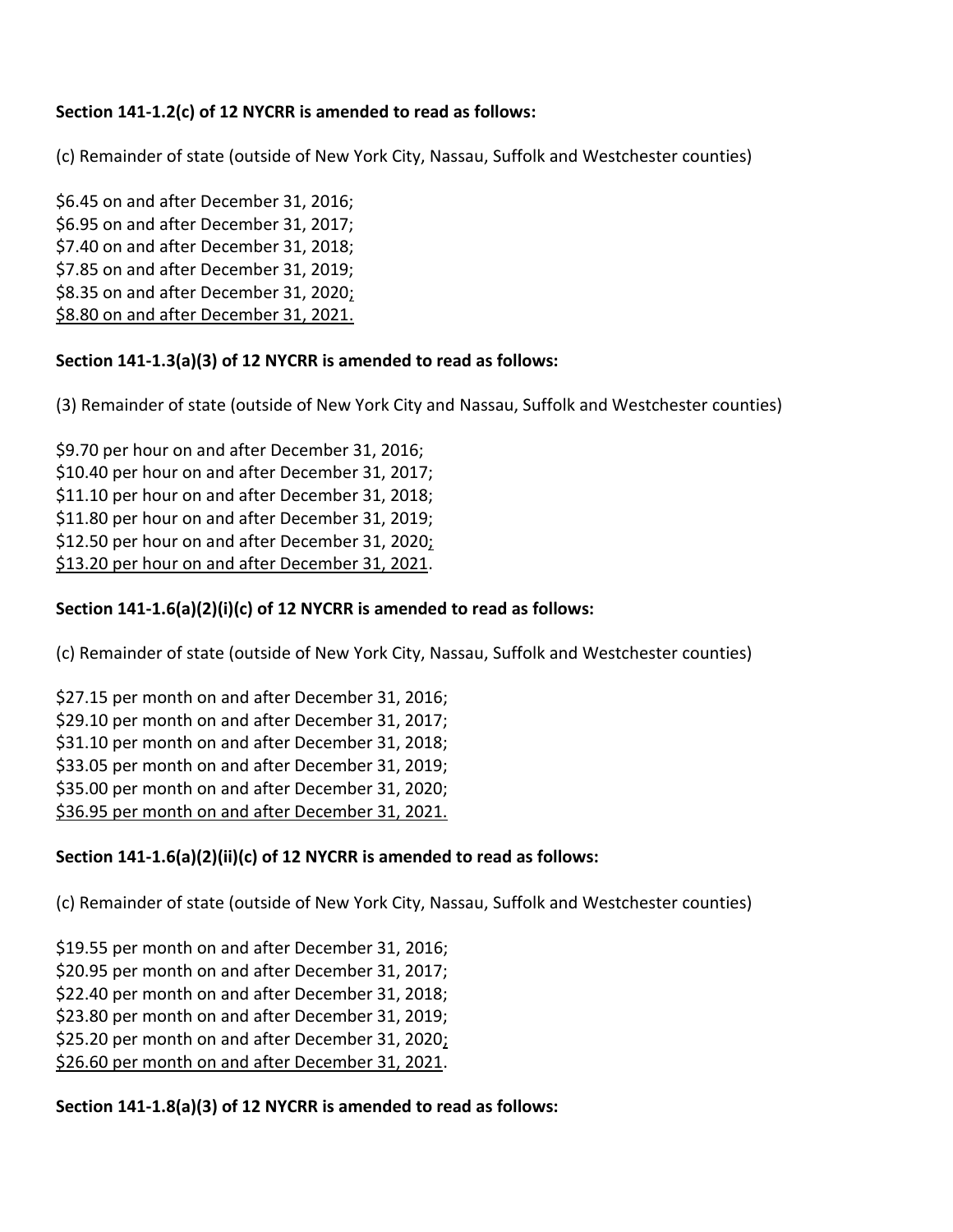(3) Remainder of state (outside of New York City, Nassau, Suffolk and Westchester counties)

\$12.05 High, \$9.55 Medium, \$5.75 Low on and after December 31, 2016; \$12.95 High, \$10.25 Medium, \$6.20 Low on and after December 31, 2017; \$13.80 High, \$10.90 Medium, \$6.60 Low on and after December 31, 2018; \$14.70 High, \$11.60 Medium, \$7.00 Low on and after December 31, 2019; \$15.55 High, \$12.30 Medium, \$7.45 Low on and after December 31, 2020; \$16.40 High, \$13.00 Medium, \$ 7.85 Low on and after December 31, 2021.

# **Section 141-2.8(c) of 12 NYCRR is amended to read as follows:**

(c) Remainder of state (outside of New York City, Nassau, Suffolk and Westchester counties)

\$412.55 per week on and after December 31, 2016; \$442.35 per week on and after December 31, 2017; \$472.10 per week on and after December 31, 2018; \$501.90 per week on and after December 31, 2019; \$531.65 per week on and after December 31, 2020; \$561.40 per week on and after December 31, 2021.

# **Section 141-3.2(c)(1)(i)(e)(3) of 12 NYCRR is amended to read as follows:**

(3) Remainder of state (outside of New York City, Nassau, Suffolk and Westchester counties)

\$727.50 per week on and after December 31, 2016; \$780.00 per week on and after December 31, 2017; \$832.00 per week on and after December 31, 2018; \$885.00 per week on and after December 31, 2019; \$937.50 per week on and after December 31, 2020; \$990.00 per week on and after December 31, 2021.

#### **Section 141-3.2(c)(1)(ii)(d)(3) of 12 NYCRR is amended to read as follows:**

(3) Remainder of state (outside of New York City, Nassau, Suffolk and Westchester counties)

\$727.50 per week on and after December 31, 2016; \$780.00 per week on and after December 31, 2017; \$832.00 per week on and after December 31, 2018; \$885.00 per week on and after December 31, 2019; \$937.50 per week on and after December 31, 2020; \$990.00 per week on and after December 31, 2021.

# **Section 142-2.1(a)(3) of 12 NYCRR is amended to read as follows:**

(3) Remainder of state (outside of New York City and Nassau, Suffolk and Westchester counties)

\$9.70 per hour on and after December 31, 2016;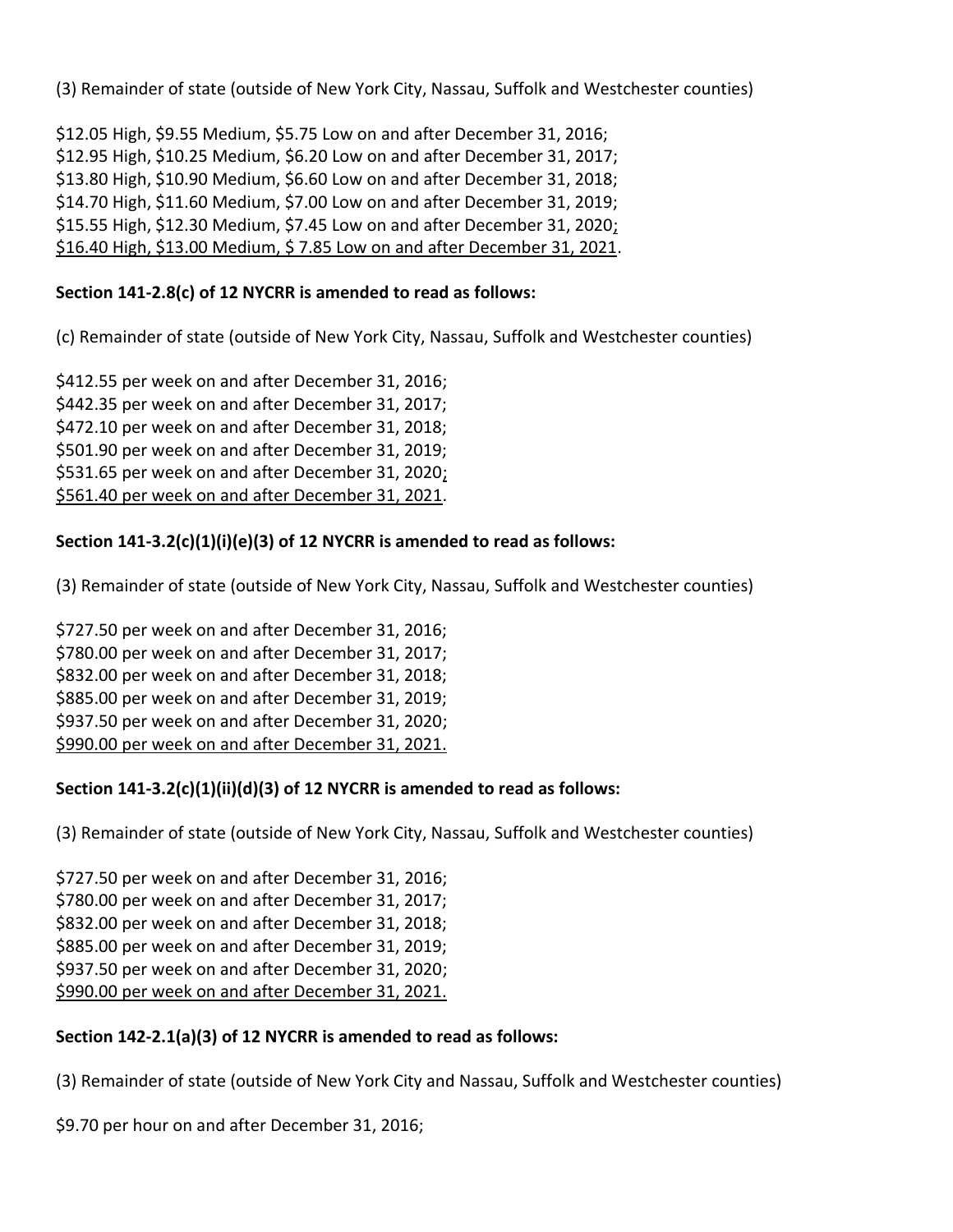\$10.40 per hour on and after December 31, 2017; \$11.10 per hour on and after December 31, 2018; \$11.80 per hour on and after December 31, 2019; \$12.50 per hour on and after December 31, 2020; \$13.20 per hour on and after December 31, 2021.

## **Section 142-2.5(a)(1)(i)(c) of 12 NYCRR is amended to read as follows:**

(c) Remainder of state (outside of New York City, Nassau, Suffolk and Westchester counties)

\$3.35 per meal on and after December 31, 2016; \$3.60 per meal on and after December 31, 2017; \$3.80 per meal on and after December 31, 2018; \$4.05 per meal on and after December 31, 2019; \$4.30 per meal on and after December 31, 2020; \$4.55 per meal on and after December 31, 2021.

#### **Section 142-2.5(a)(1)(ii)(c) of 12 NYCRR is amended to read as follows:**

(c) Remainder of state (outside of New York City, Nassau, Suffolk and Westchester counties)

\$4.10 per day on and after December 31, 2016; \$4.40 per day on and after December 31, 2017; \$4.70 per day on and after December 31, 2018; \$5.00 per day on and after December 31, 2019; \$5.30 per day on and after December 31, 2020; \$5.60 per day on and after December 31, 2021.

# **Section 142-2.5(a)(2)(iii) of 12 NYCRR is amended to read as follows:**

(iii) Remainder of state (outside of New York City, Nassau, Suffolk and Westchester counties)

\$7.75 per day on and after December 31, 2016; \$8.30 per day on and after December 31, 2017; \$8.90 per day on and after December 31, 2018; \$9.45 per day on and after December 31, 2019; \$10.00 per day on and after December 31, 2020; \$10.55 per day on and after December 31, 2021.

#### **Section 142-2.5(b)(2)(i)(c) of 12 NYCRR is amended to read as follows:**

(c) Remainder of state (outside of New York City, Nassau, Suffolk and Westchester counties)

\$1.45 Low, \$2.35 High on and after December 31, 2016;

- \$1.55 Low, \$2.55 High on and after December 31, 2017;
- \$1.65 Low, \$2.70 High on and after December 31, 2018;
- \$1.75 Low, \$2.90 High on and after December 31, 2019;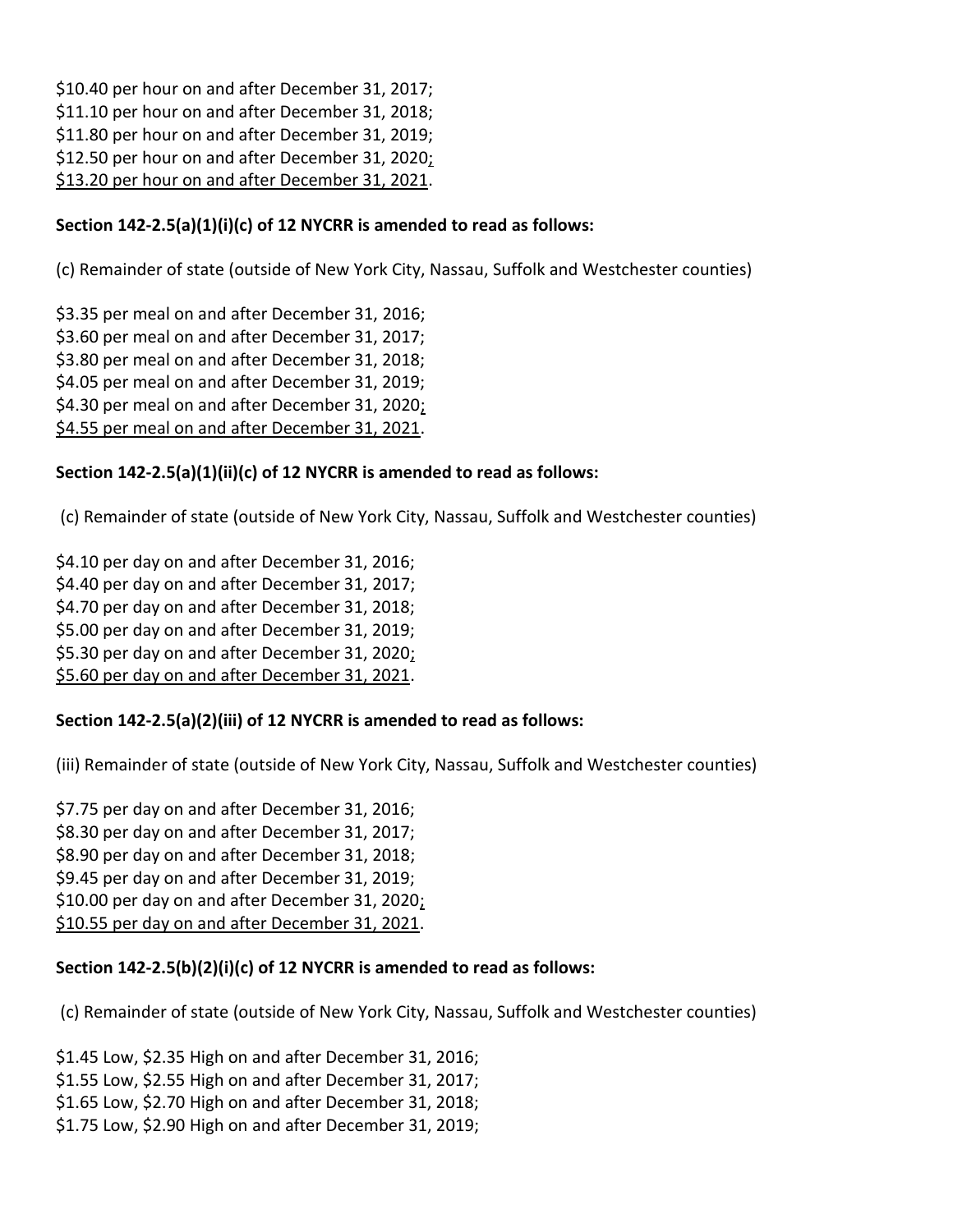# **Section 142-2.5(c)(3) of 12 NYCRR is amended to read as follows:**

(3) Remainder of state (outside of New York City, Nassau, Suffolk and Westchester counties)

\$12.05 High, \$9.55 Medium, \$5.75 Low on and after December 31, 2016; \$12.95 High, \$10.25 Medium, \$6.20 Low on and after December 31, 2017; \$13.80 High, \$10.90 Medium, \$6.60 Low on and after December 31, 2018; \$14.70 High, \$11.60 Medium, \$7.00 Low on and after December 31, 2019; \$15.55 High, \$12.30 Medium, \$7.45 Low on and after December 31, 2020; \$16.40 High, \$13.00 Medium, \$7.85 Low on and after December 31, 2021.

# **Section 142-2.14(c)(4)(i)(e)(3) of 12 NYCRR is amended to read as follows:**

(3) Remainder of state (outside of New York City, Nassau, Suffolk and Westchester counties)

\$727.50 per week on and after December 31, 2016; \$780.00 per week on and after December 31, 2017; \$832.00 per week on and after December 31, 2018; \$885.00 per week on and after December 31, 2019; \$937.50 per week on and after December 31, 2020; \$990.00 per week on and after December 31, 2021.

# **Section 142-2.14(c)(4)(ii)(d)(3) of 12 NYCRR is amended to read as follows:**

(3) Remainder of state (outside of New York City, Nassau, Suffolk and Westchester counties)

\$727.50 per week on and after December 31, 2016; \$780.00 per week on and after December 31, 2017; \$832.00 per week on and after December 31, 2018; \$885.00 per week on and after December 31, 2019; \$937.50 per week on and after December 31, 2020; \$990.00 per week on and after December 31, 2021.

# **Section 142-3.1(a)(3) of 12 NYCRR is amended to read as follows:**

(3) Remainder of state (outside of New York City and Nassau, Suffolk and Westchester counties)

\$9.70 per hour on and after December 31, 2016;

\$10.40 per hour on and after December 31, 2017;

\$11.10 per hour on and after December 31, 2018;

\$11.80 per hour on and after December 31, 2019;

\$12.50 per hour on and after December 31, 2020;

\$13.20 per hour on and after Decembr 31, 2021.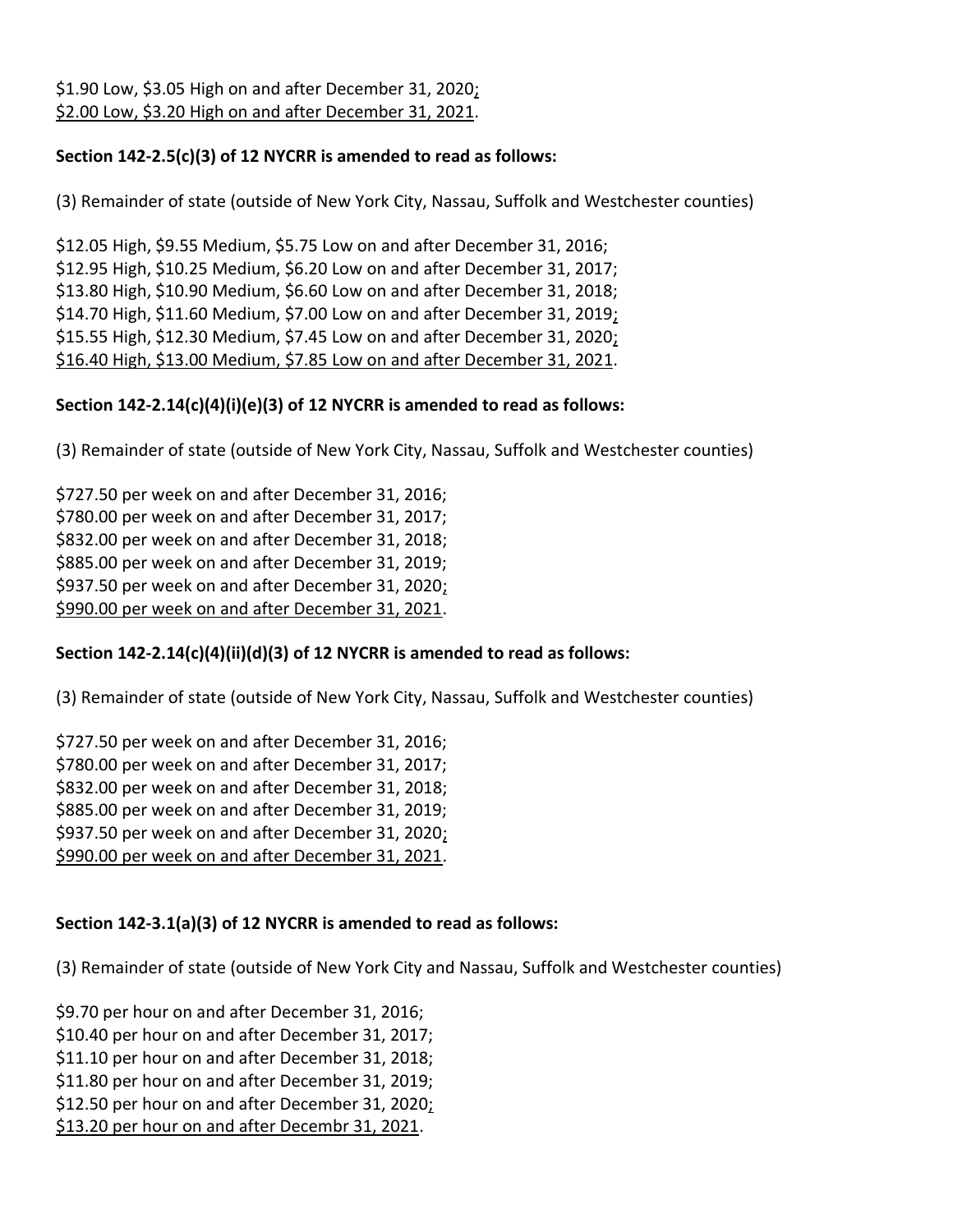# **Section 142-3.5(a)(1)(i)(c) of 12 NYCRR is amended to read as follows:**

(c) Remainder of state (outside of New York City, Nassau, Suffolk and Westchester counties)

\$3.35 per meal on and after December 31, 2016; \$3.60 per meal on and after December 31, 2017; \$3.80 per meal on and after December 31, 2018; \$4.05 per meal on and after December 31, 2019; \$4.30 per meal on and after December 31, 2020; \$4.55 per meal on and after December 31, 2021.

# **Section 142-3.5(a)(1)(ii)(c) of 12 NYCRR is amended to read as follows:**

(c) Remainder of state (outside of New York City, Nassau, Suffolk and Westchester counties)

\$5.75 per day on and after December 31, 2016; \$6.20 per day on and after December 31, 2017; \$6.60 per day on and after December 31, 2018; \$7.00 per day on and after December 31, 2019; \$7.45 per day on and after December 31, 2020; \$7.85 per day on and after December 31, 2021.

# **Section 142-3.5(a)(2)(iii) of 12 NYCRR is amended to read as follows:**

(iii) Remainder of state (outside of New York City, Nassau, Suffolk and Westchester counties)

\$12.05 per day on and after December 31, 2016; \$12.95 per day on and after December 31, 2017; \$13.80 per day on and after December 31, 2018; \$14.70 per day on and after December 31, 2019; \$15.55 per day on and after December 31, 2020; \$16.40 per day on and after December 31, 2021.

# **Section 142-3.5(b)(1)(iii) of 12 NYCRR is amended to read as follows:**

(iii) Remainder of state (outside of New York City, Nassau, Suffolk and Westchester counties)

\$3.35 per meal on and after December 31, 2016; \$3.60 per meal on and after December 31, 2017; \$3.80 per meal on and after December 31, 2018; \$4.05 per meal on and after December 31, 2019; \$4.30 per meal on and after December 31, 2020; \$4.55 per meal on and after December 31, 2021.

# **Section 142-3.5(b)(2)(iii) of 12 NYCRR is amended to read as follows:**

(iii) Remainder of state (outside of New York City, Nassau, Suffolk and Westchester counties)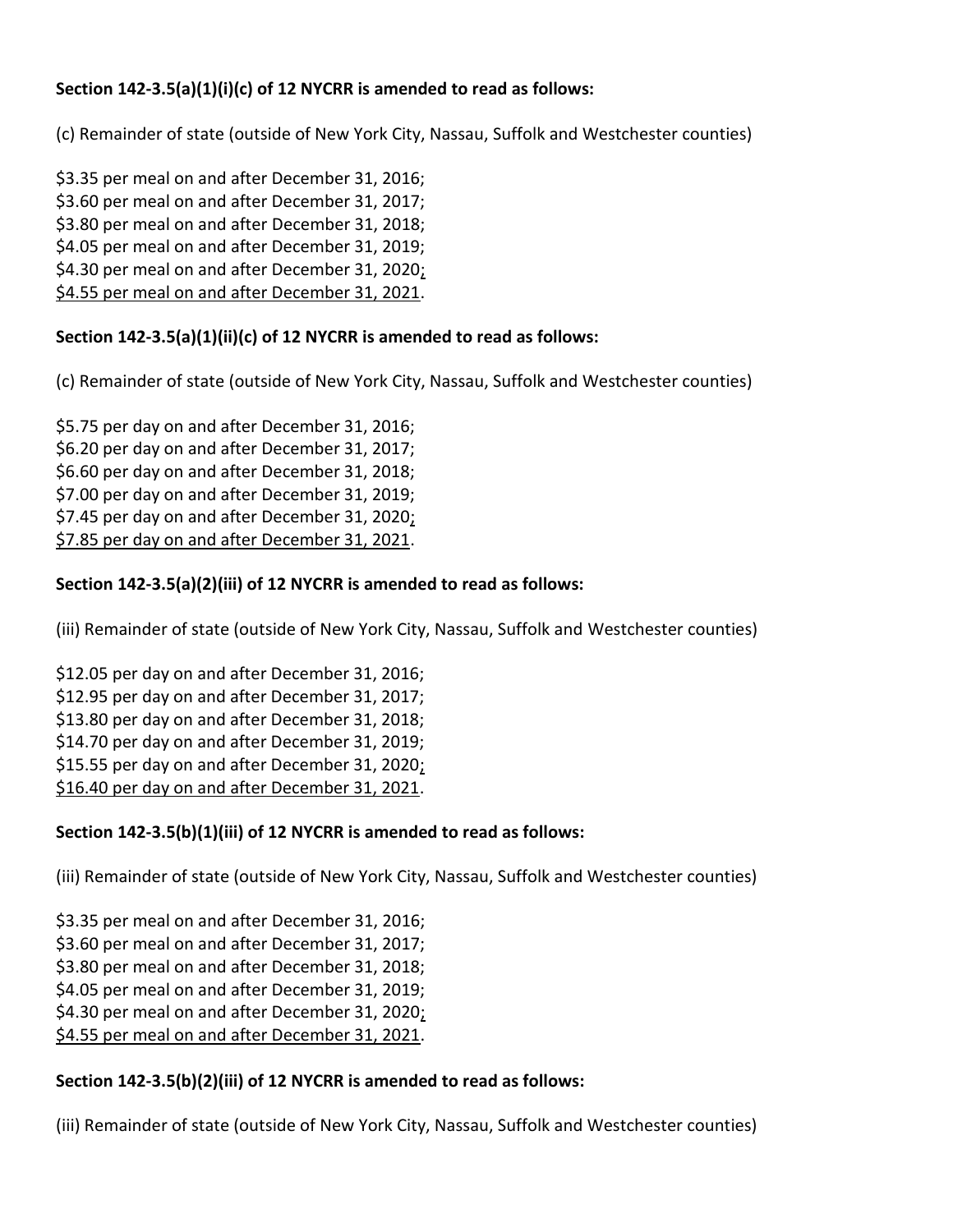\$0.50 per hour on and after December 31, 2016; \$0.55 per hour on and after December 31, 2018; \$0.60 per hour on and after December 31, 2019; \$0.65 per hour on and after December 31, 2020; \$0.70 per hour on and after December 31, 2021.

## **Section 142-3.5(c)(3) of 12 NYCRR is amended to read as follows:**

(3) Remainder of state (outside of New York City, Nassau, Suffolk and Westchester counties)

\$12.05 High, \$9.55 Medium, \$5.75 Low on and after December 31, 2016; \$12.95 High, \$10.25 Medium, \$6.20 Low on and after December 31, 2017; \$13.80 High, \$10.90 Medium, \$6.60 Low on and after December 31, 2018; \$14.70 High, \$11.60 Medium, \$7.00 Low on and after December 31, 2019; \$15.55 High, \$12.30 Medium, \$7.45 Low on and after December 31, 2020; \$16.40 High, \$13.00 Medium, \$7.85 Low on and after December 31, 2021.

## **Section 142-3.12(c)(2)(i)(e)(3) of 12 NYCRR is amended to read as follows:**

(*3*) *Remainder of state* (outside of New York City, Nassau, Suffolk and Westchester counties)

\$727.50 per week on and after December 31, 2016; \$780.00 per week on and after December 31, 2017; \$832.00 per week on and after December 31, 2018; \$885.00 per week on and after December 31, 2019; \$937.50 per week on and after December 31, 2020; \$990.00 per week on and after December 31, 2021.

# **Section 142-3.12(c)(2)(ii)(d)(3) of 12 NYCRR is amended to read as follows:**

(3) Remainder of state (outside of New York City, Nassau, Suffolk and Westchester counties)

\$727.50 per week on and after December 31, 2016; \$780.00 per week on and after December 31, 2017; \$832.00 per week on and after December 31, 2018; \$885.00 per week on and after December 31, 2019; \$937.50 per week on and after December 31, 2020; \$990.00 per week on and after December 31, 2021.

#### **Section 143.0(b)(3) of 12 NYCRR is amended to read as follows:**

(3) Remainder of state (outside of New York City and Nassau, Suffolk and Westchester counties)

\$9.70 per hour on and after December 31, 2016;

- \$10.40 per hour on and after December 31, 2017;
- \$11.10 per hour on and after December 31, 2018;
- \$11.80 per hour on and after December 31, 2019;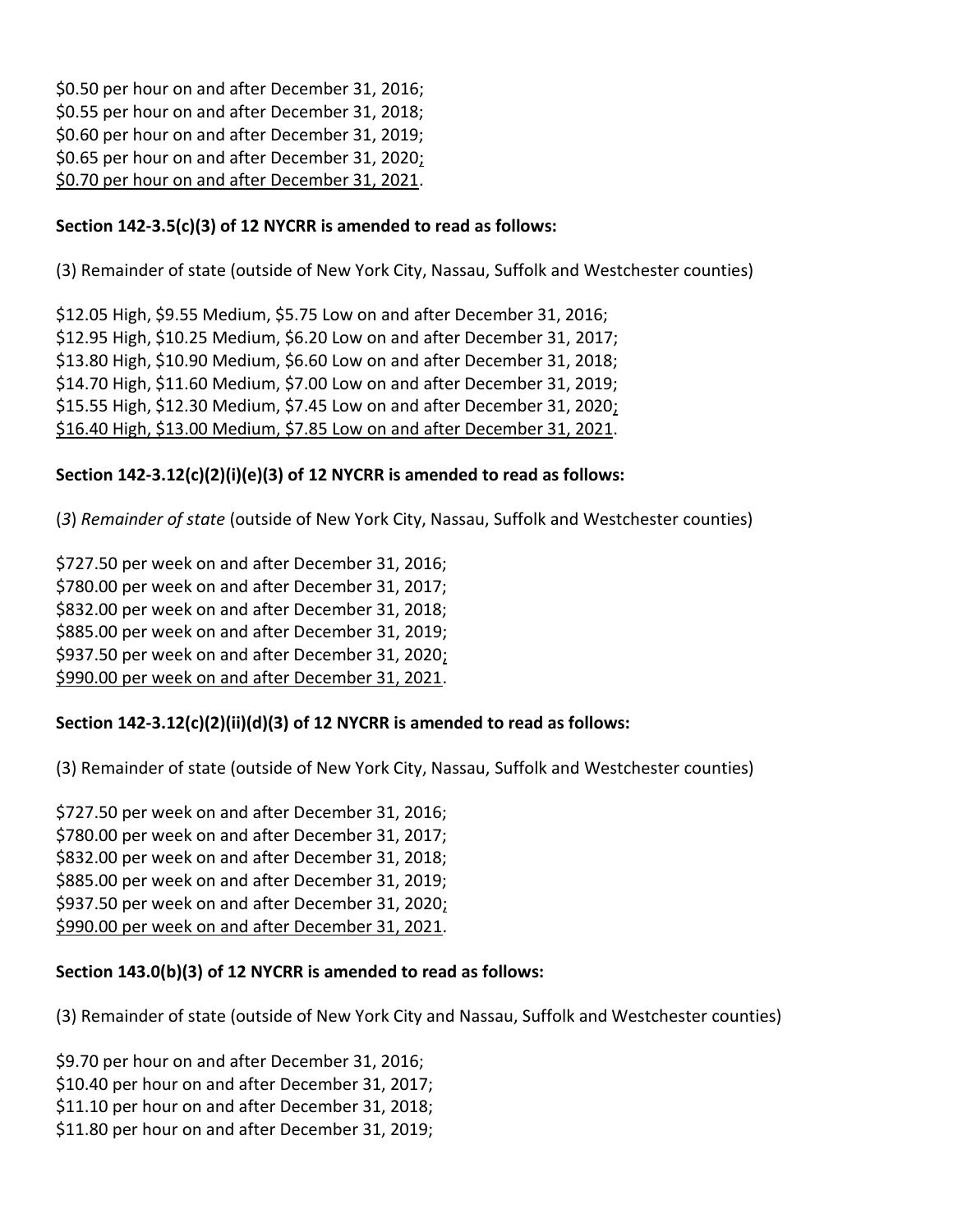\$12.50 per hour on and after December 31, 2020; \$13.20 per hour on and after December 31, 2021.

## **Section 143.1(b)(1)(v)(c) of 12 NYCRR is amended to read as follows:**

(c) Remainder of state (outside of New York City, Nassau, Suffolk and Westchester counties)

\$727.50 per week on and after December 31, 2016; \$780.00 per week on and after December 31, 2017; \$832.00 per week on and after December 31, 2018; \$885.00 per week on and after December 31, 2019; \$937.50 per week on and after December 31, 2020; \$990.00 per week on and after December 31, 2021.

#### **Section 143.1(b)(2)(iv)(c) of 12 NYCRR is amended to read as follows:**

(c) Remainder of state (outside of New York City, Nassau, Suffolk and Westchester counties)

\$727.50 per week on and after December 31, 2016; \$780.00 per week on and after December 31, 2017; \$832.00 per week on and after December 31, 2018; \$885.00 per week on and after December 31, 2019; \$937.50 per week on and after December 31, 2020; \$990.00 per week on and after December 31, 2021.

#### **Section 146-1.2(a)(1)(iii) of 12 NYCRR is amended to read as follows: § 146-1.2. Basic minimum hourly rate.**

(iii) Remainder of state (outside of New York City and Nassau, Suffolk and Westchester counties)

\$9.70 per hour on and after December 31, 2016; \$10.40 per hour on and after December 31, 2017; \$11.10 per hour on and after December 31, 2018; \$11.80 per hour on and after December 31, 2019; \$12.50 per hour on and after December 31, 2020; \$13.20 per hour on and after December 31, 2021.

#### **Section 146-1.3(a)(1)(iii) of 12 NYCRR is amended to read as follows:**

(iii) Remainder of state (outside of New York City and Nassau, Suffolk and Westchester counties)

\$8.10 Cash Wage, \$1.60 Credit, \$2.10 Tip Threshold on and after December 31, 2016; \$8.65 Cash Wage, \$1.75 Credit, \$2.25 Tip Threshold on and after December 31, 2017; \$9.25 Cash Wage, \$1.85 Credit, \$2.40 Tip Threshold on and after December 31, 2018; \$9.85 Cash Wage, \$1.95 Credit, \$2.55 Tip Threshold on and after December 31, 2019; \$10.40 Cash Wage, \$2.10 Credit, \$2.70 Tip Threshold on and after December 31, 2020; \$11.00 Cash Wage, \$2.20 Credit, \$2.85 Tip Threshold on and after December 31, 2021.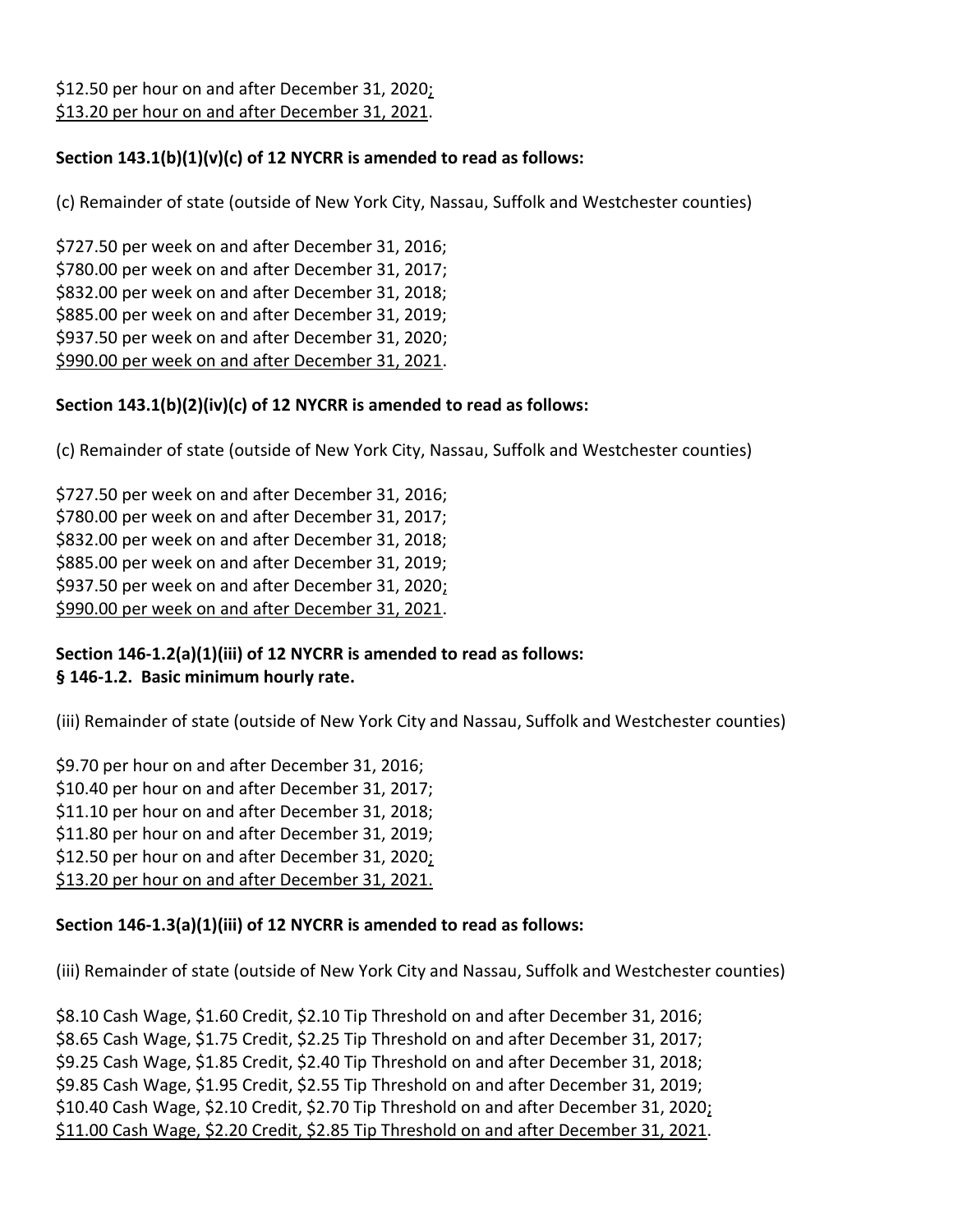## **Section 146-1.3(a)(2)(iii) of 12 NYCRR is amended to read as follows:**

(iii) Remainder of state (outside of New York City and Nassau, Suffolk and Westchester counties)

\$8.10 Cash Wage, \$1.60 Credit, \$5.45 Tip Threshold on and after December 31, 2016; \$8.65 Cash Wage, \$1.75 Credit, \$5.85 Tip Threshold on and after December 31, 2017; \$9.25 Cash Wage, \$1.85 Credit, \$6.25 Tip Threshold on and after December 31, 2018; \$9.85 Cash Wage, \$1.95 Credit, \$6.60 Tip Threshold on and after December 31, 2019; \$10.40 Cash Wage, \$2.10 Credit, \$7.00 Tip Threshold on and after December 31, 2020; \$11.00 Cash Wage, \$2.20 Credit, \$7.40 Tip Threshold on and after December 31, 2021.

## **Section 146-1.3(b)(3) of 12 NYCRR is amended to read as follows:**

(3) Remainder of state (outside of New York City and Nassau, Suffolk and Westchester counties)

\$7.50 Cash Wage, \$2.20 Credit, \$9.70 Total on and after December 31, 2016; \$7.50 Cash Wage, \$2.90 Credit, \$10.40 Total on and after December 31, 2017; \$7.50 Cash Wage, \$3.60 Credit, \$11.10 Total on and after December 31, 2018; \$7.85 Cash Wage, \$3.95 Credit, \$11.80 Total on and after December 31, 2019; \$8.35 Cash Wage, \$4.15 Credit, \$12.50 Total on and after December 31, 2020; \$8.80 Cash Wage, \$4.40 Credit, \$13.20 Total on and after December 31, 2021.

### **Section 146-1.7(a)(3) of 12 NYCRR is amended to read as follows:**

(3) Remainder of state (outside of New York City, Nassau, Suffolk and Westchester counties)

\$12.05 High, \$9.55 Medium, \$5.75 Low on and after December 31, 2016; \$12.95 High, \$10.25 Medium, \$6.20 Low on and after December 31, 2017; \$13.80 High, \$10.90 Medium, \$6.60 Low on and after December 31, 2018; \$14.70 High, \$11.60 Medium, \$7.00 Low on and after December 31, 2019; \$15.55 High, \$12.30 Medium, \$7.45 Low on and after December 31, 2020; \$16.40 High, \$13.00 Medium, \$7.85 Low on and after December 31, 2021.

#### **Section 146-1.9(a)(1)(iii) of 12 NYCRR is amended to read as follows:**

(iii) Remainder of state (outside of New York City, Nassau, Suffolk and Westchester counties)

\$2.65 Food Service, \$2.70 Service, \$3.35 Other per meal on and after December 31, 2016; \$2.75 Food Service, \$2.90 Service, \$3.60 Other per meal on and after December 31, 2017; \$2.90 Food Service, \$3.10 Service, \$3.80 Other per meal on and after December 31, 2018; \$3.00 Food Service, \$3.30 Service, \$4.05 Other per meal on and after December 31, 2019; \$3.15 Food Service, \$3.45 Service, \$4.30 Other per meal on and after December 31, 2020; \$3.35 Food Service, \$3.65 Service, \$4.55 Other per meal on and after December 31, 2021.

#### **Section 146-1.9(b)(1)(iii) of 12 NYCRR is amended to read as follows:**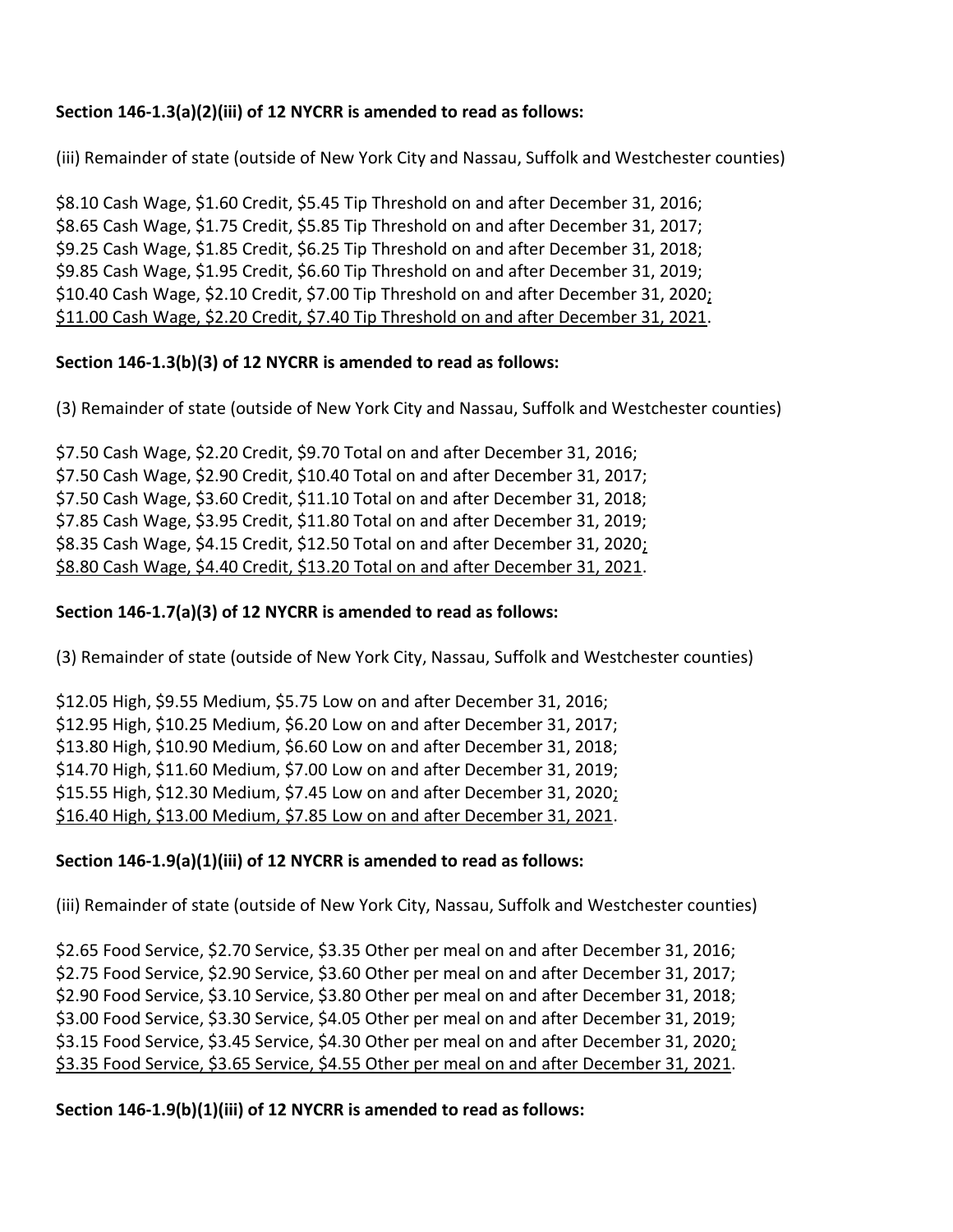(iii) Remainder of state (outside of New York City, Nassau, Suffolk and Westchester counties) \$1.60 Food Service, \$1.90 Service, \$2.35 Other on and after December 31, 2016; \$1.65 Food Service, \$2.00 Service, \$2.55 Other on and after December 31, 2017; \$1.75 Food Service, \$2.15 Service, \$2.70 Other on and after December 31, 2018; \$1.80 Food Service, \$2.30 Service, \$2.90 Other on and after December 31, 2019; \$1.90 Food Service, \$2.45 Service, \$3.05 Other on and after December 31, 2020; \$2.00 Food Service, \$2.60 Service, \$3.20 Other on and after December 31, 2021.

## **Section 146-1.9(b)(2)(iii) of 12 NYCRR is amended to read as follows:**

(iii) Remainder of state (outside of New York City, Nassau, Suffolk and Westchester counties)

\$10.10 Food Service, \$12.20 Service, \$15.10 Other on and after December 31, 2016; \$10.60 Food Service, \$13.05 Service, \$16.20 Other on and after December 31, 2017; \$11.10 Food Service, \$13.95 Service, \$17.25 Other on and after December 31, 2018; \$11.60 Food Service, \$14.80 Service, \$18.35 Other on and after December 31, 2019; \$12.10 Food Service, \$15.70 Service, \$19.45 Other on and after December 31, 2020; \$12.80 Food Service, \$16.60 Service, \$20.55 Other on and after December 31, 2021.

## **Section 146-1.9(c)(3) of 12 NYCRR is amended to read as follows:**

(3) Remainder of state (outside of New York City, Nassau, Suffolk and Westchester counties)

\$0.35 Food Service, \$0.40 Service, \$0.50 Other per hour on and after December 31, 2016; \$0.40 Food Service, \$0.40 Service, \$0.50 Other per hour on and after December 31, 2017; \$0.40 Food Service, \$0.45 Service, \$0.55 Other per hour on and after December 31, 2018; \$0.40 Food Service, \$0.45 Service, \$0.60 Other per hour on and after December 31, 2019; \$0.45 Food Service, \$0.50 Service, \$0.65 Other per hour on and after December 31, 2020; \$0.50 Food Service, \$0.55 Service, \$0.70 Other per hour on and after December 31, 2021.

# **Section 146-1.9(d)(1)(iii) of 12 NYCRR is amended to read as follows:**

(iii) Remainder of state (outside of New York City, Nassau, Suffolk and Westchester counties)

\$14.45 Food Service, \$17.50 Service, \$21.75 Other per day on and after December 31, 2016; \$15.20 Food Service, \$18.80 Service, \$23.35 Other per day on and after December 31, 2017; \$15.90 Food Service, \$20.05 Service, \$24.90 Other per day on and after December 31, 2018; \$16.60 Food Service, \$21.30 Service, \$26.50 Other per day on and after December 31, 2019; \$17.30 Food Service, \$22.55 Service, \$28.05 Other per day on and after December 31, 2020; \$18.25 Food Service, \$23.80 Service, \$29.60 Other per day on and after December 31, 2021.

#### **Section 146-1.9(d)(2)(iii) of 12 NYCRR is amended to read as follows:**

(iii) Remainder of state (outside of New York City, Nassau, Suffolk and Westchester counties)

\$2.90 Food Service, \$3.50 Service, \$4.35 Other per meal on and after December 31, 2016; \$3.05 Food Service, \$3.75 Service, \$4.70 Other per meal on and after December 31, 2017;